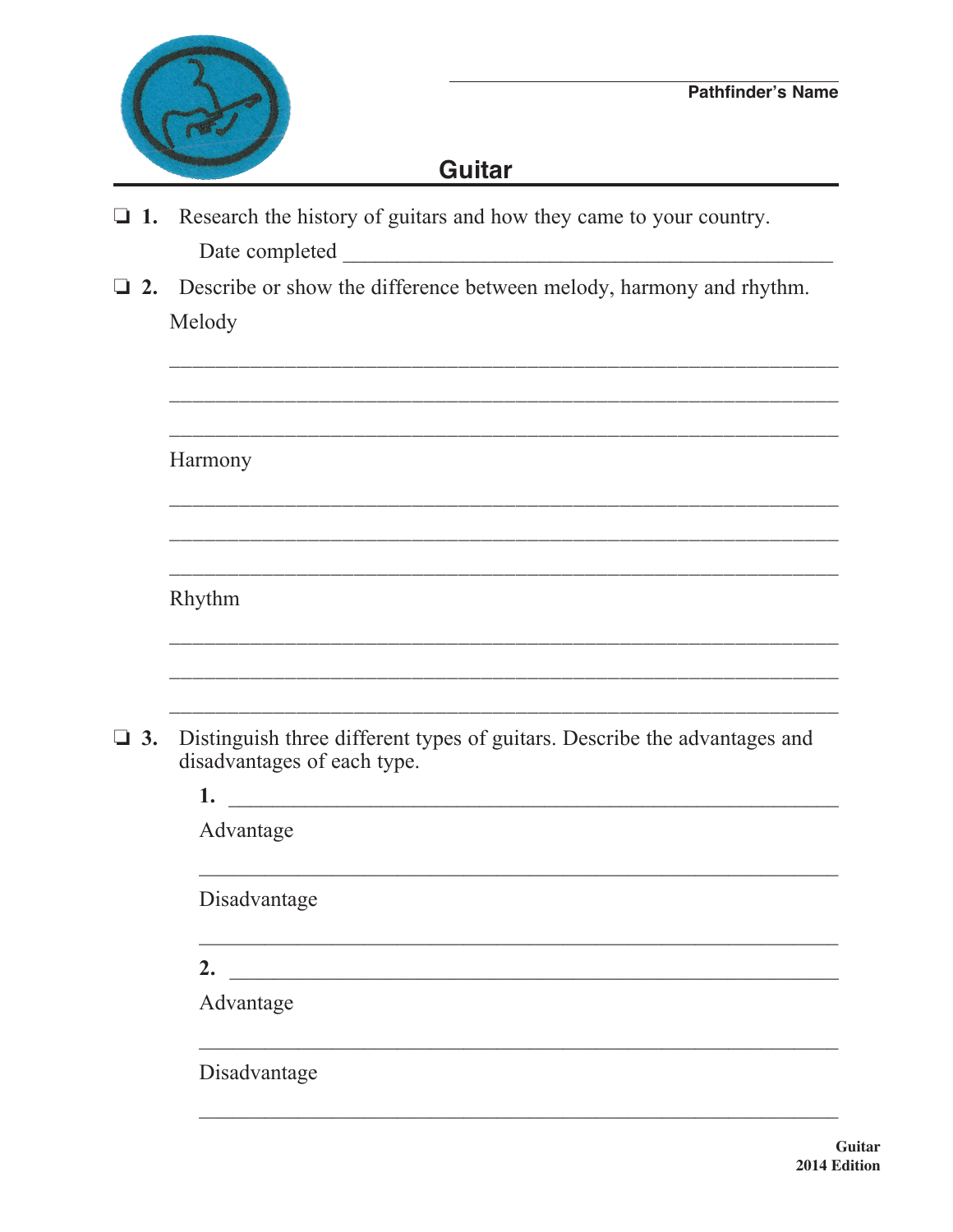Advantage

Disadvantage

 $\Box$  **4.** Identify the three divisions of the guitar and identify 15 different parts, explaining the function of each part.

 $\mathcal{L}_\text{max} = \frac{1}{2} \sum_{i=1}^{n} \frac{1}{2} \sum_{i=1}^{n} \frac{1}{2} \sum_{i=1}^{n} \frac{1}{2} \sum_{i=1}^{n} \frac{1}{2} \sum_{i=1}^{n} \frac{1}{2} \sum_{i=1}^{n} \frac{1}{2} \sum_{i=1}^{n} \frac{1}{2} \sum_{i=1}^{n} \frac{1}{2} \sum_{i=1}^{n} \frac{1}{2} \sum_{i=1}^{n} \frac{1}{2} \sum_{i=1}^{n} \frac{1}{2} \sum_{i=1}^{n} \frac{1$ 

 $\frac{1}{2}$  ,  $\frac{1}{2}$  ,  $\frac{1}{2}$  ,  $\frac{1}{2}$  ,  $\frac{1}{2}$  ,  $\frac{1}{2}$  ,  $\frac{1}{2}$  ,  $\frac{1}{2}$  ,  $\frac{1}{2}$  ,  $\frac{1}{2}$  ,  $\frac{1}{2}$  ,  $\frac{1}{2}$  ,  $\frac{1}{2}$  ,  $\frac{1}{2}$  ,  $\frac{1}{2}$  ,  $\frac{1}{2}$  ,  $\frac{1}{2}$  ,  $\frac{1}{2}$  ,  $\frac{1$ 

Divisions

- **1.** \_\_\_\_\_\_\_\_\_\_\_\_\_\_\_\_\_\_\_\_\_\_\_\_\_\_\_\_\_\_\_\_\_\_\_\_\_\_\_\_\_\_\_\_\_\_\_\_\_\_\_\_\_\_\_  **2.** \_\_\_\_\_\_\_\_\_\_\_\_\_\_\_\_\_\_\_\_\_\_\_\_\_\_\_\_\_\_\_\_\_\_\_\_\_\_\_\_\_\_\_\_\_\_\_\_\_\_\_\_\_\_\_  **3.** \_\_\_\_\_\_\_\_\_\_\_\_\_\_\_\_\_\_\_\_\_\_\_\_\_\_\_\_\_\_\_\_\_\_\_\_\_\_\_\_\_\_\_\_\_\_\_\_\_\_\_\_\_\_\_
- $\Box$  5. Demonstrate the correct posture to practice guitar. Explain the importance of practicing in that position.

Date completed \_\_\_\_\_\_\_\_\_\_\_\_\_\_\_\_\_\_\_\_\_\_\_\_\_\_\_\_\_\_\_\_\_\_\_\_\_\_\_\_\_\_\_\_\_

 $\Box$  6. Know the names of the fingers, strings and hand positions. Demonstrate each in its proper way.

Date completed \_\_\_\_\_\_\_\_\_\_\_\_\_\_\_\_\_\_\_\_\_\_\_\_\_\_\_\_\_\_\_\_\_\_\_\_\_\_\_\_\_\_\_\_\_

- $\Box$  7. In standard tuning, the 6 strings on a guitar are associated with which notes?
	- **1.** \_\_\_\_\_\_\_\_\_\_\_\_\_\_\_\_\_\_\_\_\_\_\_\_\_\_\_\_\_\_\_\_\_\_\_\_\_\_\_\_\_\_\_\_\_\_\_\_\_\_\_\_\_\_\_  **2.** \_\_\_\_\_\_\_\_\_\_\_\_\_\_\_\_\_\_\_\_\_\_\_\_\_\_\_\_\_\_\_\_\_\_\_\_\_\_\_\_\_\_\_\_\_\_\_\_\_\_\_\_\_\_\_  **3.** \_\_\_\_\_\_\_\_\_\_\_\_\_\_\_\_\_\_\_\_\_\_\_\_\_\_\_\_\_\_\_\_\_\_\_\_\_\_\_\_\_\_\_\_\_\_\_\_\_\_\_\_\_\_\_  **4.** \_\_\_\_\_\_\_\_\_\_\_\_\_\_\_\_\_\_\_\_\_\_\_\_\_\_\_\_\_\_\_\_\_\_\_\_\_\_\_\_\_\_\_\_\_\_\_\_\_\_\_\_\_\_\_  **5.** \_\_\_\_\_\_\_\_\_\_\_\_\_\_\_\_\_\_\_\_\_\_\_\_\_\_\_\_\_\_\_\_\_\_\_\_\_\_\_\_\_\_\_\_\_\_\_\_\_\_\_\_\_\_\_  **6.** \_\_\_\_\_\_\_\_\_\_\_\_\_\_\_\_\_\_\_\_\_\_\_\_\_\_\_\_\_\_\_\_\_\_\_\_\_\_\_\_\_\_\_\_\_\_\_\_\_\_\_\_\_\_\_
- **8.** What are the chords (figures) and how are they built? Write by memory a list of all major and minor chords, along with specific finger positions.

Date completed \_\_\_\_\_\_\_\_\_\_\_\_\_\_\_\_\_\_\_\_\_\_\_\_\_\_\_\_\_\_\_\_\_\_\_\_\_\_\_\_\_\_\_\_\_

**9.** Demonstrate ability to perform at least seven major and minor chords (ex. A, B, B7, C, D, E, G, F, A minor).

Date completed \_\_\_\_\_\_\_\_\_\_\_\_\_\_\_\_\_\_\_\_\_\_\_\_\_\_\_\_\_\_\_\_\_\_\_\_\_\_\_\_\_\_\_\_\_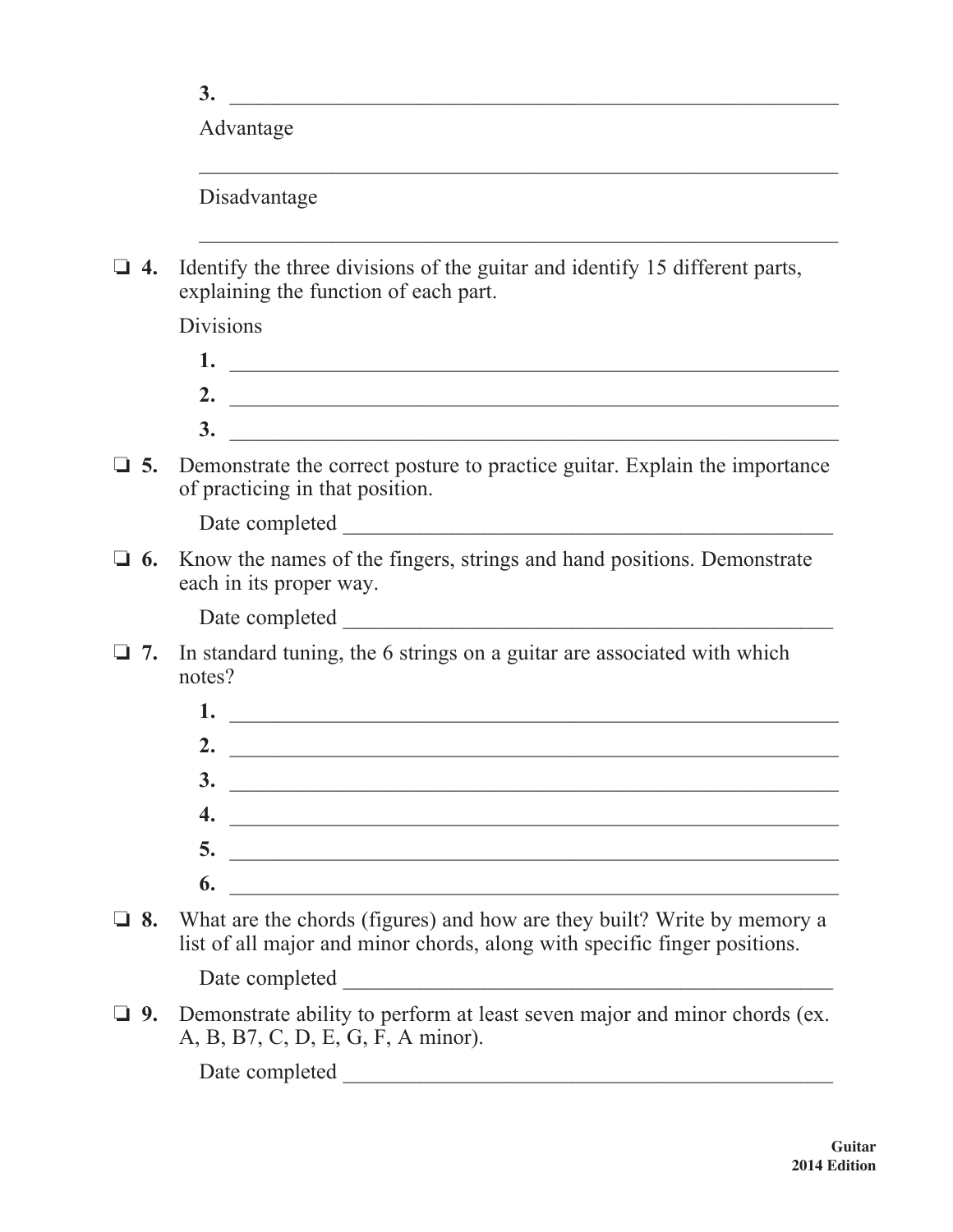□ 10. Explain the difference between flats and sharps? Show how they are represented for guitar play.

Date completed \_\_\_\_\_\_\_\_\_\_\_\_\_\_\_\_\_\_\_\_\_\_\_\_\_\_\_\_\_\_\_\_\_\_\_\_\_\_\_\_\_\_\_\_\_

 $\Box$  11. Describe the difference between nylon and steel stringing, and explain the reason behind your preference.

Date completed \_\_\_\_\_\_\_\_\_\_\_\_\_\_\_\_\_\_\_\_\_\_\_\_\_\_\_\_\_\_\_\_\_\_\_\_\_\_\_\_\_\_\_\_\_

□ 12. Demonstrate the use of a capo and how to replace a guitar string.

Date completed \_\_\_\_\_\_\_\_\_\_\_\_\_\_\_\_\_\_\_\_\_\_\_\_\_\_\_\_\_\_\_\_\_\_\_\_\_\_\_\_\_\_\_\_\_

- **13.** Play a song using at least two different techniques:
	- **a.** Strumming
	- **b.** Fingerpicking
	- **c.** Classical
	- **d.** Other

Date completed \_\_\_\_\_\_\_\_\_\_\_\_\_\_\_\_\_\_\_\_\_\_\_\_\_\_\_\_\_\_\_\_\_\_\_\_\_\_\_\_\_\_\_\_\_

**14.** Select three simple hymns or spiritual songs that you can play on guitar, and teach them to a unit, club or group.

Date completed \_\_\_\_\_\_\_\_\_\_\_\_\_\_\_\_\_\_\_\_\_\_\_\_\_\_\_\_\_\_\_\_\_\_\_\_\_\_\_\_\_\_\_\_\_